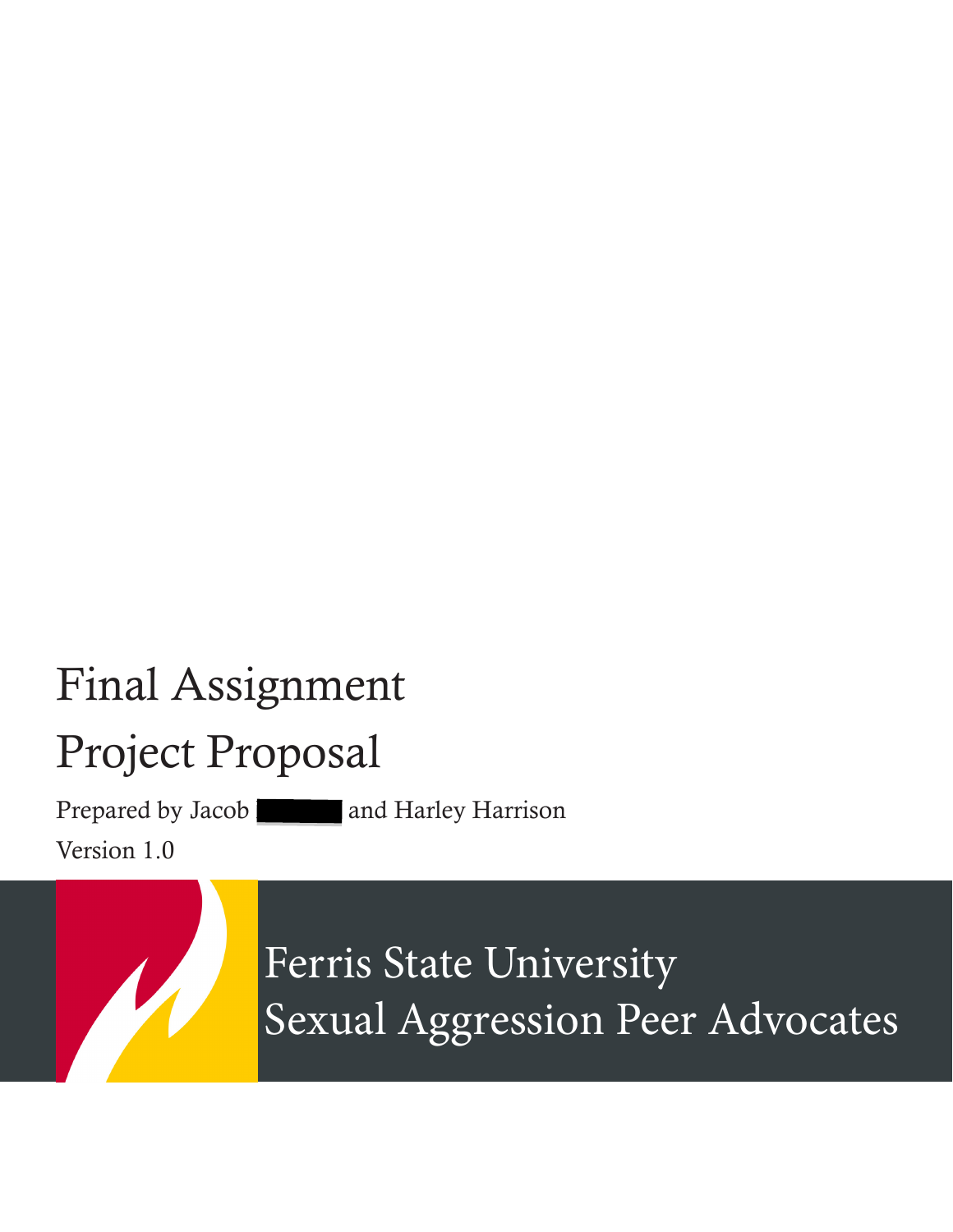| <b>Table of Contents</b><br>. |    |
|-------------------------------|----|
| 1.0 Proposal Abstract         | 3  |
| 2.0 Introduction              | 4  |
| 3.0 Methodology               | 7  |
| 4.0 Risk Management           | 11 |
| 5.0 Costs                     | 12 |
| 6.0 Conclusion                | 13 |

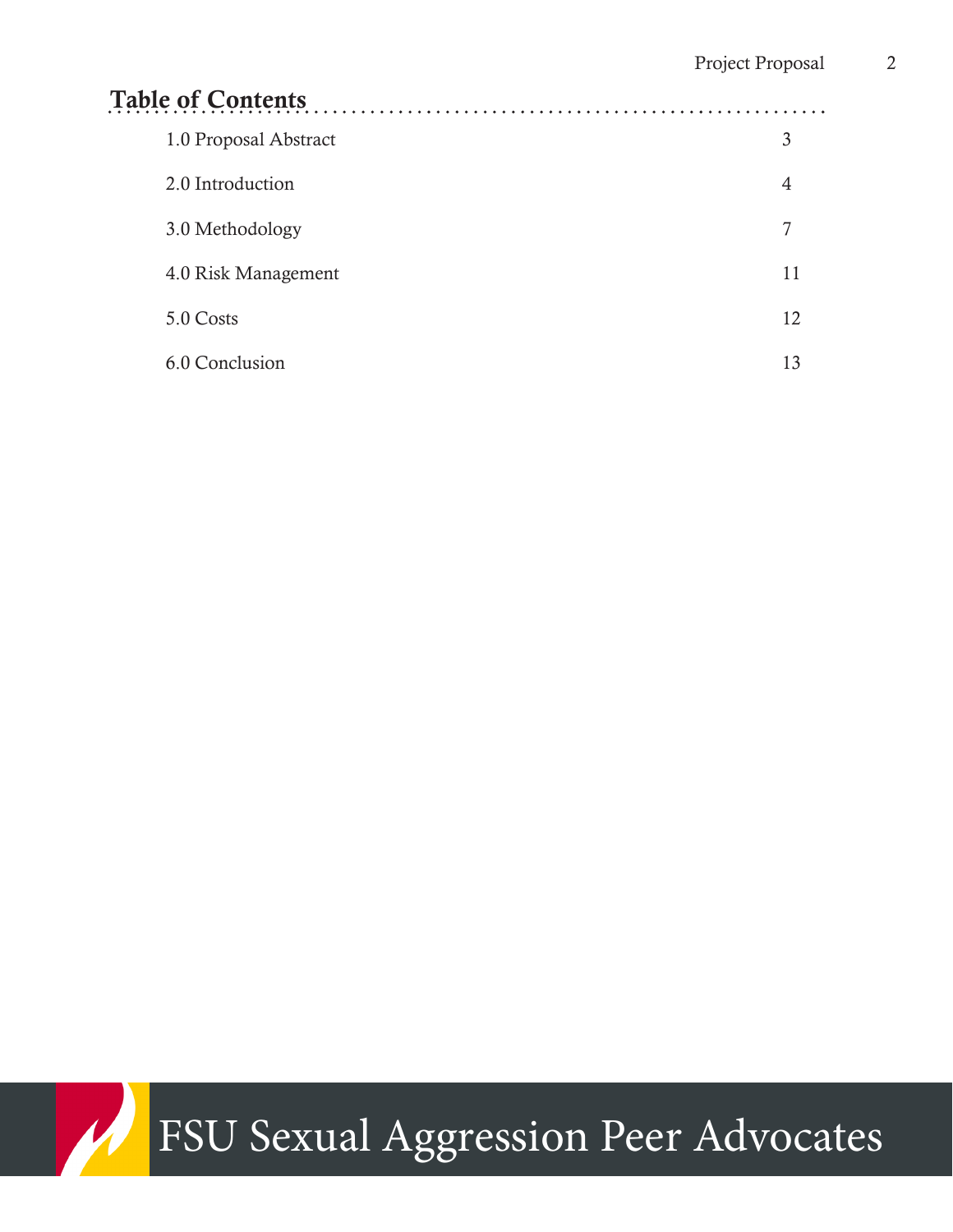### 1.0 Proposal Abstract

#### Title

Ferris State University Sexual Aggression Peer Advocacy Program

#### **Summary**

Ferris State University does not have a peer advocacy programs for victims of sexual violence. This proposal is aimed at adapting the Central Michigan Sexual Aggression Peer Advocacy Program (SAPA) to the Ferris State University campus.

#### Timeframe

June 2017 - January 2018

#### Prepared By

Jacob 1 and Harley Harrison

## **Contacts**



Harley Harrison



## FSU Sexual Aggression Peer Advocates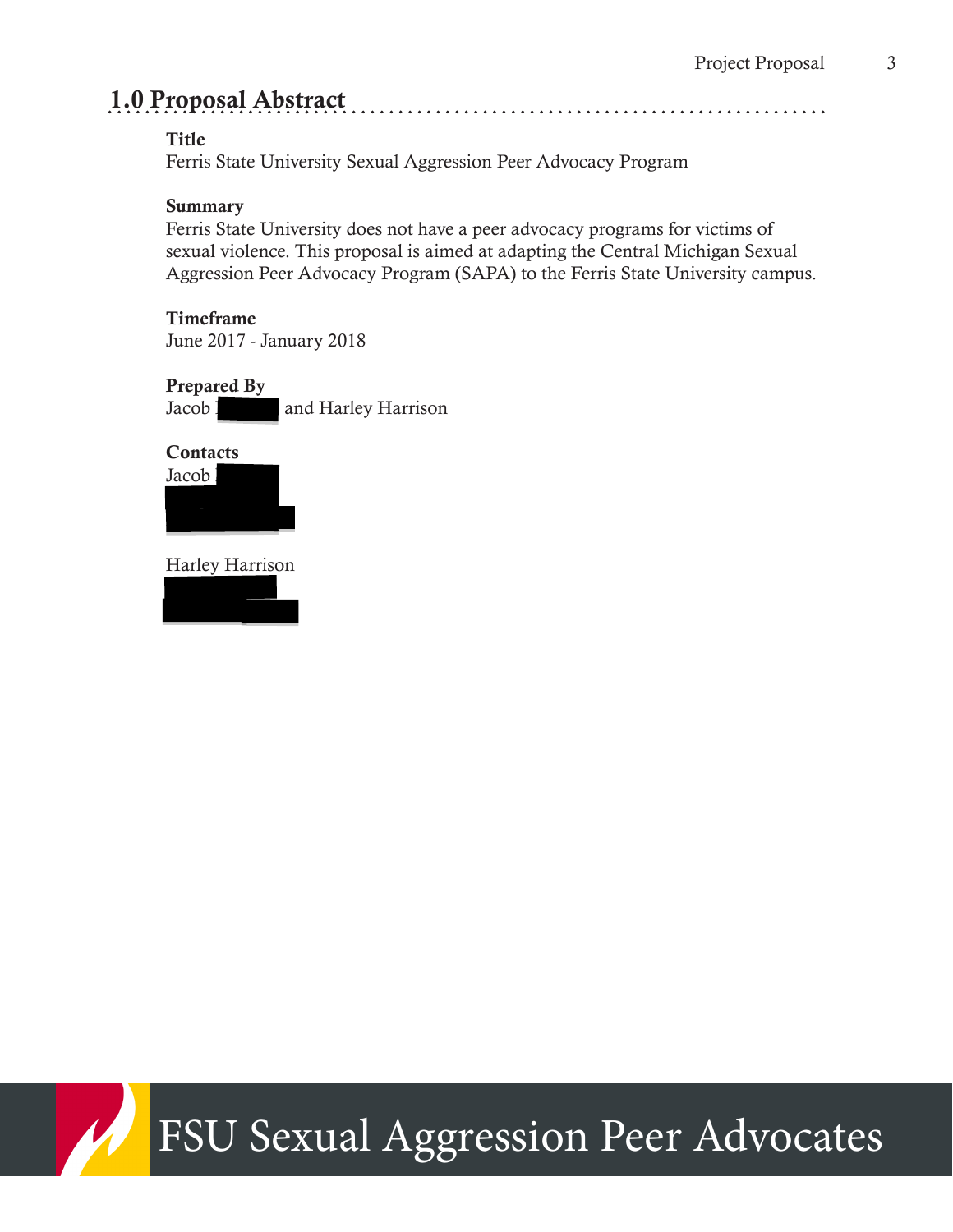## 2.0 Introduction

#### 2.1 Background

According to the 2016 Campus Climate Survey, 26.4% of female respondents and 10.4% of male respondents reported that they experienced unwanted sexual behavior during their time at Ferris State University. Despite approximately one in four women and one in ten men at Ferris being sexually assaulted, there were only 26 reports filed from June 2015 to May 2016, according to Kevin Carmody, the Title IX Coordinator. From June 2016 to present, the number of reports have decreased to 17, according to Carmody.

#### 2.2 Proposed Solution

The Title IX Office would like Ferris to adapt the Sexual Aggression Peer Advocacy Program from Central Michigan University. The SAPA program started in 1997, has developed into a resource that provides:

- Trained peer advocates
- 24/7 Confidential Hotline
- 24/7 Online Chat
- Website that provides a "Leave this site immediately" option
- **Events**
- Medical information
- Legal information

#### *Trained Peer Advocates*

The trained peer advocates will be made up of student volunteers who undergo 60 hours of training in confidentiality, empathetic listening, advocacy skills, educational programming, crisis intervention, Title IX and Clery Act, safe zone training, laws and legal resources, campus and criminal processes, safety planning, campus and community resources, extensive training in sexual aggression, trauma, medical resources, bystander mentality, self-care and skill set application.

Peer advocates will work in teams of five to six people, a specific team will be on-call for an entire week and they will rotate within the team who is in charge of answering the hotline or online chat so that one person is always available to answer, with one person always being a back up.

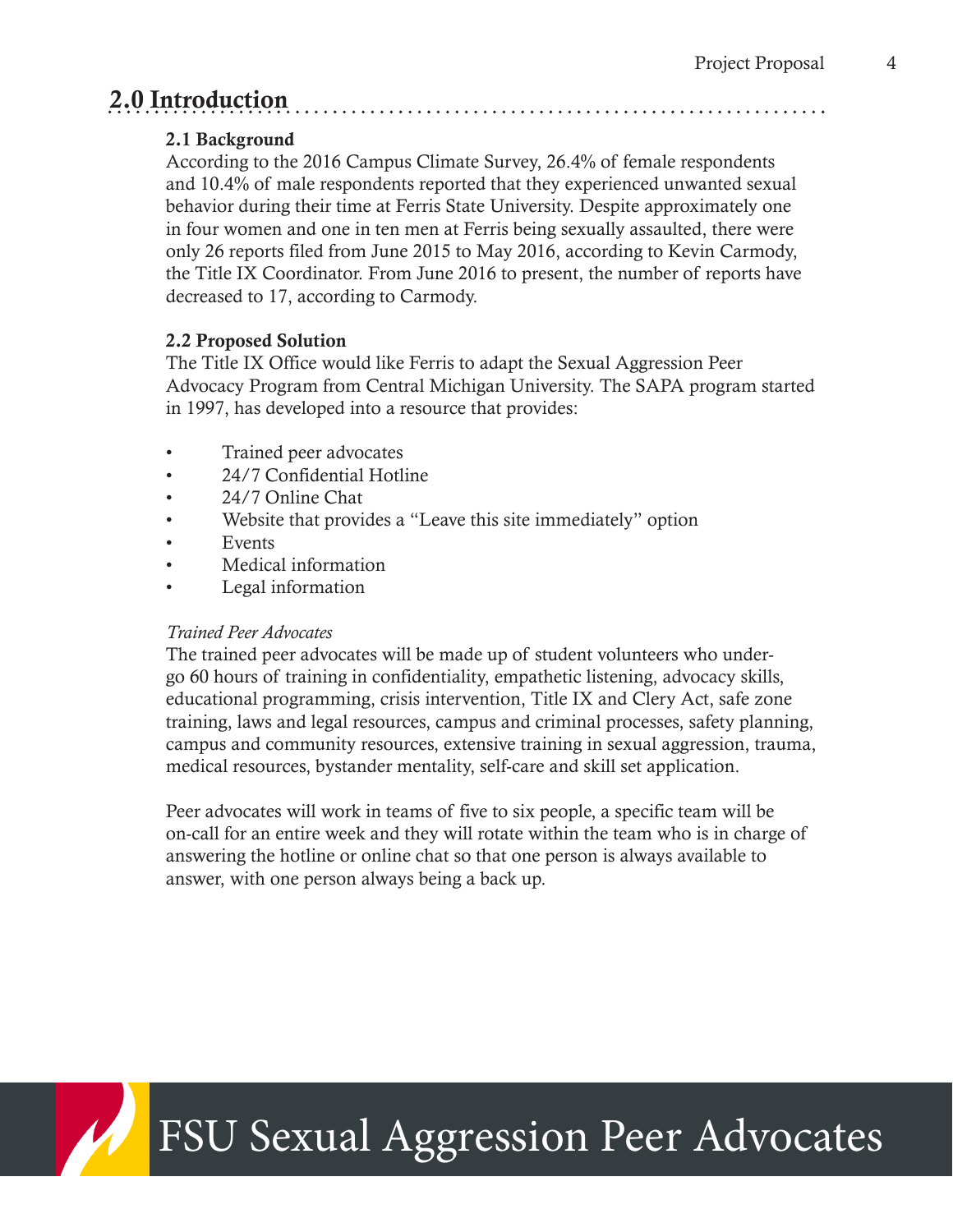#### *24/7 Confidential Hotline*

The confidential hotline will be available at all times during the fall and spring semesters. Peer advocates will work shifts to keep the hotline covered and will offer counsel, advice or assistance to anyone who calls the hotline to seek help or report. All calls will remain confidential and anyone who reports sexual assault does not have to report the incident through the Title IX office or the office of Student Conduct. The hotline will remain free for anyone who calls. During the summer semester, the hotline will be reduced to specific hours depending on advocacy availability.

The hotlines will be mediated through two cell phones that will rotate through teams so that whoever is on-call and whoever is the backup.

#### *24/7 Online Chat*

The online chat will be a confidential conversation via the website, discussed below. Victims, bystanders, or anyone seeking information can use the online chat at anytime during the fall and spring semesters. The online chat will be covered by peer advocates taking shifts to work it and they will be able to offer resources, advice and consultation. The online chat will be free and no information expressed to it will be reported to the Title IX office or the office of Student Conduct. All chats will be anonymous, unless the recipient would like to give their name. During the summer semester, the online chat will be reduced to specific hours, depending on advocacy availability.

The online chat will be mediated through two tablets with two hotspots, which will rotate through the teams so that whoever is on-call and whoever is the backup will be in possession of the tablets.

#### *Website*

The website created for this program will not only provide an online chat, it will also provide resources and a "Leave this page" button for safety reasons. The website will provide information about the program, other resources and methods to reach help, event information, legal information and medical information. The program can work with Ferris to set up a website, or the program could seek volunteer students who are trained in web design.

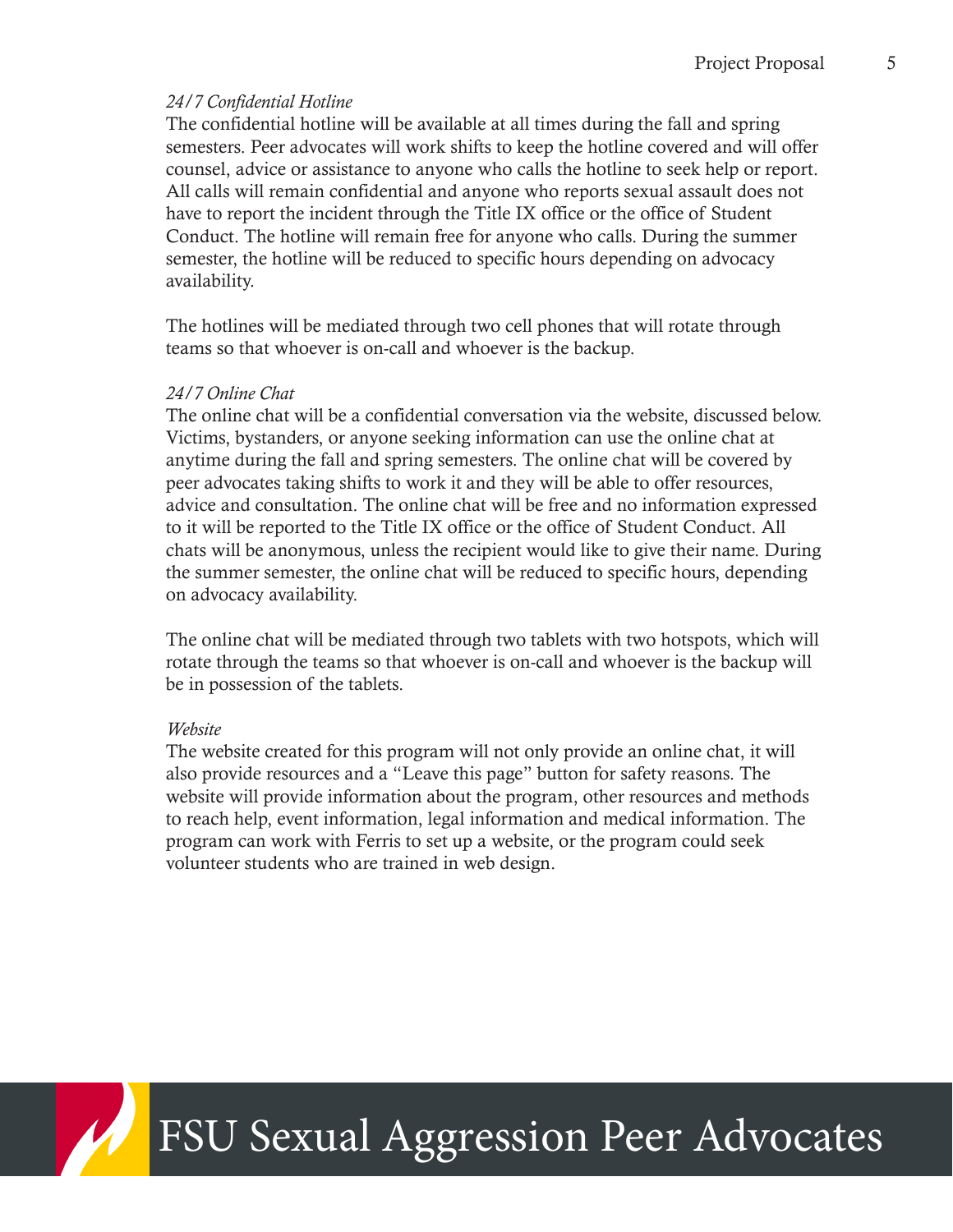#### *Events*

Depending on the year, the program would do educational programming and outreach events that could revolve around appropriate seasons including domestic violence and intimate partner violence awareness month in October, stalking awareness month in January, and sexual assault awareness month in April.

#### *Medical Information*

The peer advocacy program would provide medical information through partnerships with Spectrum, WISE and Birkam Health Center. This information would entail links on the website, brochures, and advertisements at events.

#### *Legal Information*

The legal information that the peer advocacy program would provide includes information about how to report an incident through the Title IX Office, DPS or the police. This would entail links on the website and networking at events.

#### 2.3 Objectives

The 2016 Campus Climate survey and the number of actual reports a year, illustrate that the overwhelming majority of sexual assault incidents go unreported. Therefore, the main objective is to increase the amount of reports on sexual assault to better reflect the number of assaults reported in the climate survey. In order to reach this objective, the following goals have been set:

- The program will provide free and available resources to anyone who seeks them.
- The program will provide a way for victims or bystanders to report anonymously.
- Advocates will help victims with the reporting process, but only if the victim wishes to do so.
- The program and advocates will keep all information confidential.
- The program will host events that create awareness of sexual assault to encourage recognition of the assault.
- The program will allow for bystanders to report sexual assault or receive resources on how to be an active bystander.
- The program will work actively with DPS in order to stop sexual assaults while they are happening.

FSU Sexual Aggression Peer Advocates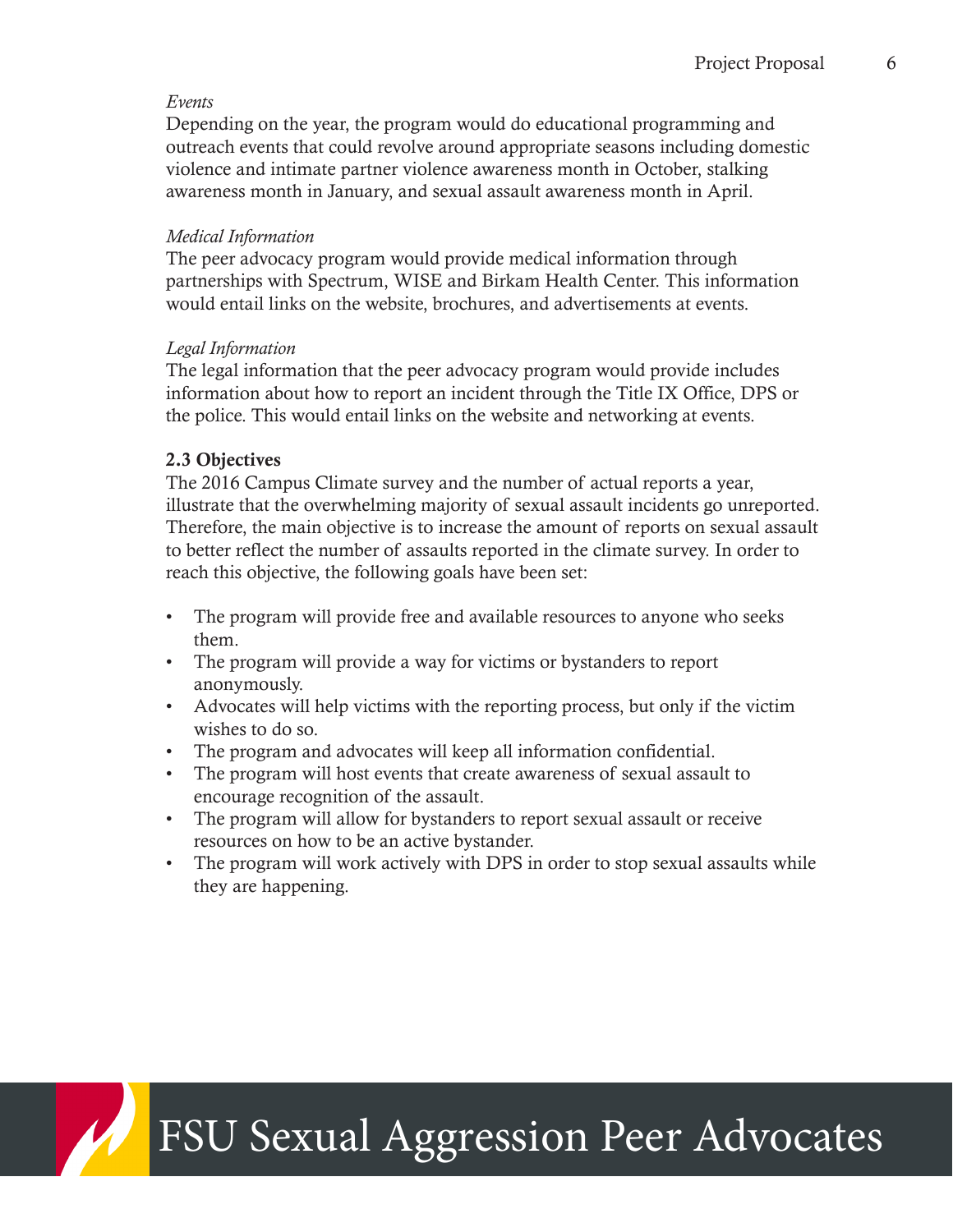## 3.0 Methodology

#### 3.1 Approach

The initial spark of this proposal came from a discussion with Kevin Carmody, the Title IX Coordinator at Ferris State University. Through this discussion, Mr. Carmody informed us of the vast difference in the number of reports of sexual assault and the number of survey responses of campus sexual assault. According to Carmody, only 26 reports were filed in the 2015-2016 school year despite the Campus Climate survey reporting that 26.4% of females and 10.4% of males experienced sexual assault on campus. This lead us to to read the Campus Climate survey from 2016 for exact numbers.

According to usnews.com<sup>1</sup>, of the 14,187 students at Ferris, 52% of students are female, while 48% are male. Due to confidentiality, we are not able to record the number of the 26 reports (roughly .18% of the student body) that were made by females versus the number made by males. In order to show the drastic change between the reports and the projected number of assaults in 2016, we have provided a graph.



1 Information provided by https://www.usnews.com/best-colleges/ferris-state-university-2260.

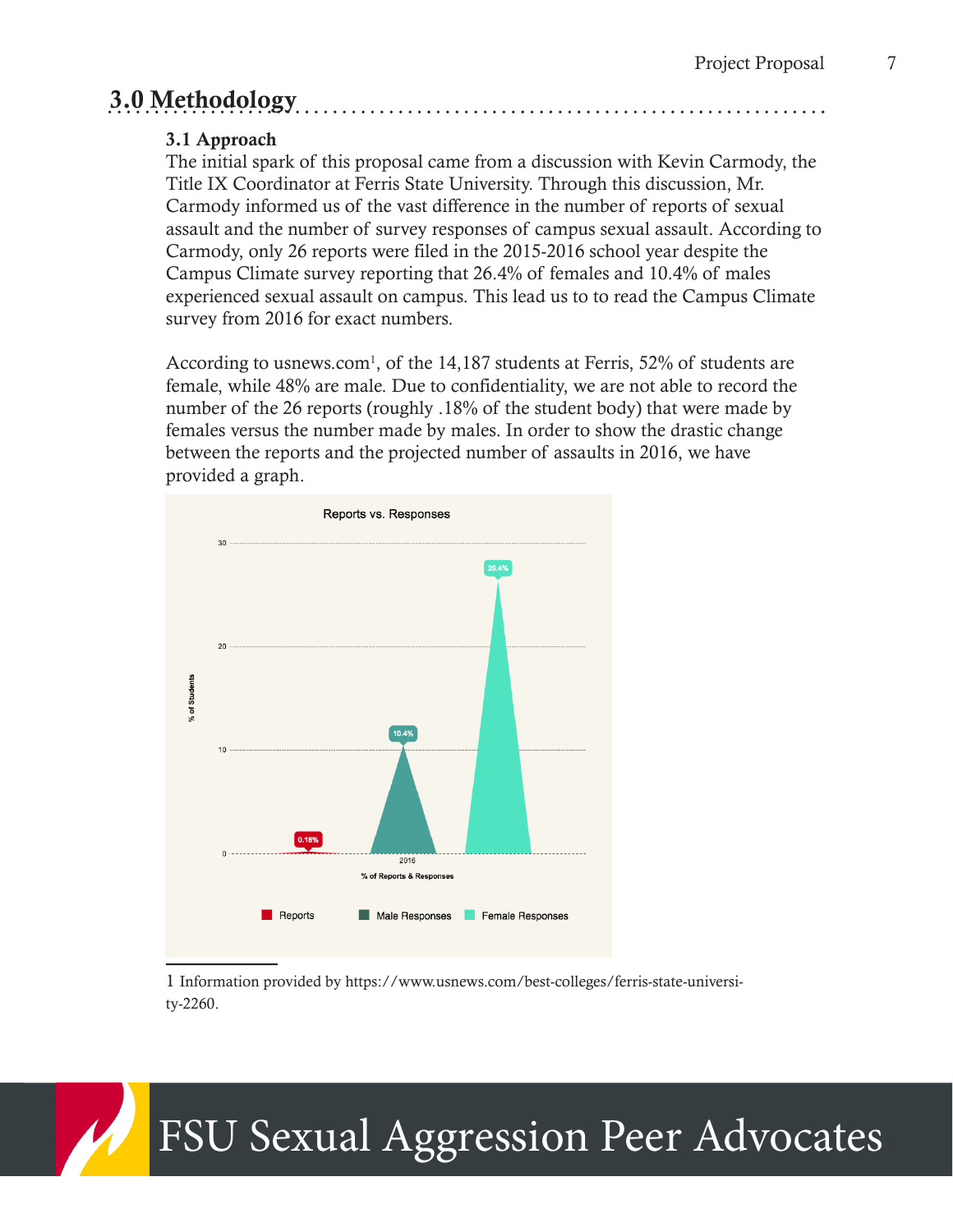Mr. Carmody then directed us to Central Michigan University's Sexual Aggression Peer Advocacy Program (SAPA) because he helps conduct their training sessions and thought the program would be helpful here.

We started at the SAPA website for the base information about the program, where we received the contact information for the director, Brooke Oliver-Hempenstall. After an extensive interview with Ms. Oliver-Hempenstall, we were able to learn all the details of the programs functions, which helped us to adapt the program to Ferris.

The Michigan Coalition to End Domestic & Sexual Violence (MCEDSV) was chosen as the provider for volunteer training. Training information was taken from their website at www.mcedsv.org. Further information can be found on their website or by phone at (517) 347-7000.

3.2 Open Questions How will we get enough volunteers?

How will we keep volunteers?

How will we advertise for this new program?

Who will the advisor be?

How will we get volunteers to take on leadership positions?

What if the advocacy program is not utilized?

Where will we get funding from if the Student Life Office cannot fund us?

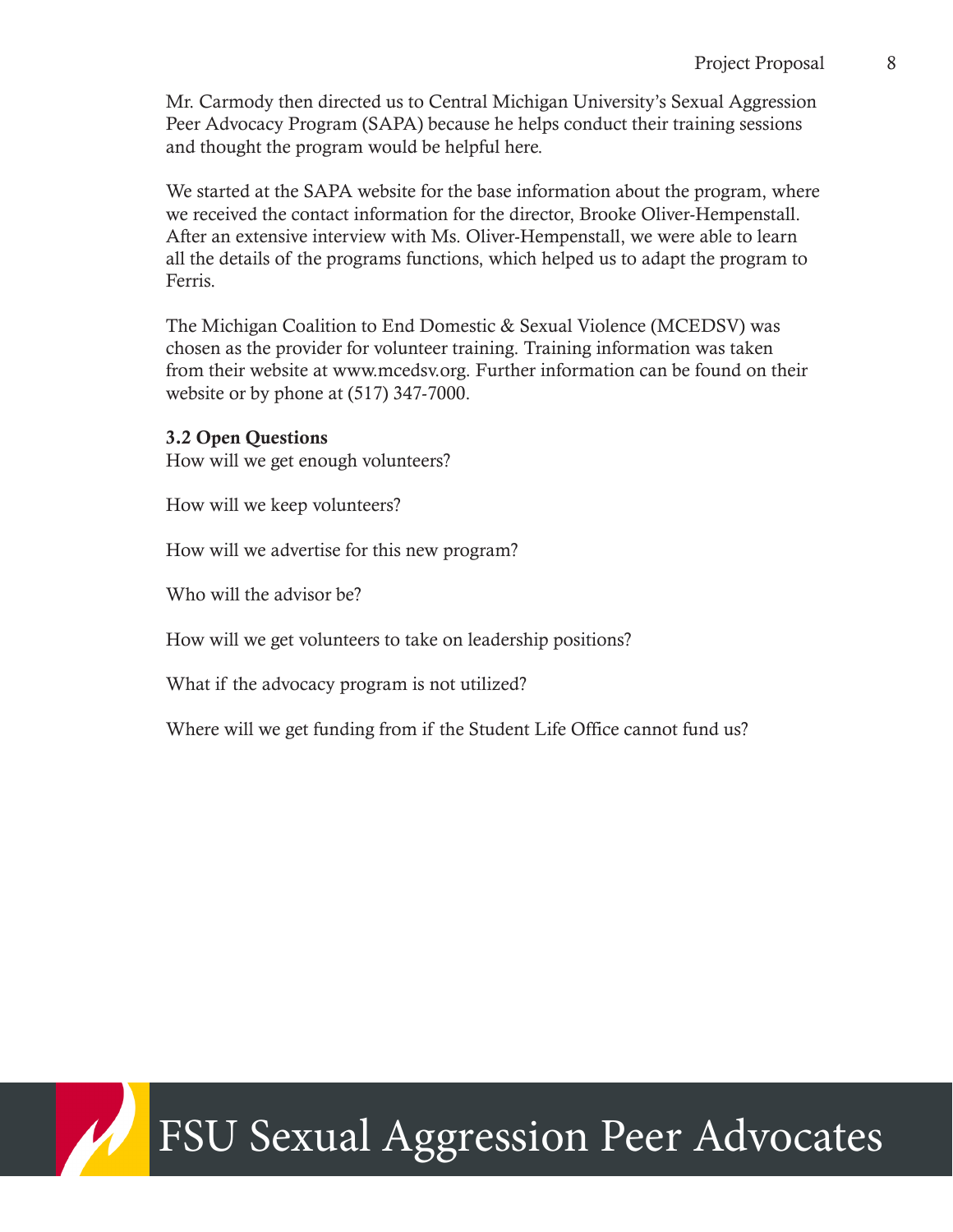#### 3.3 Timeline

|                                     | <b>Summer</b><br>2017 | September | October | <b>November</b> | <b>December</b> | January<br>2018 |
|-------------------------------------|-----------------------|-----------|---------|-----------------|-----------------|-----------------|
| <b>Advisor</b><br>Development       |                       |           |         |                 |                 |                 |
| Recruit<br><b>Volunteers</b>        |                       |           |         |                 |                 |                 |
| <b>Develop</b><br>Website           |                       |           |         |                 |                 |                 |
| <b>Install</b><br>Hotline           |                       |           |         |                 |                 |                 |
| <b>Volunteer</b><br><b>Training</b> |                       |           |         |                 |                 |                 |
| <b>Initial Launch</b>               |                       |           |         |                 |                 |                 |

#### *Task 1 - Advisor Development (Summer 2017)*

Finding a qualified advisor is the first task the program will achieve. Throughout the summer, project funders will be accepting applications and interviewing applicants for the position. The advisor will not receive pay, and therefore, will be taking on the role as a volunteer advisor. By not paying the advisor, Ferris will not be held liable for any mishaps that happen in the program. Qualifications for applicants include being a current employee at Ferris, trained, or willing to be trained, in advocacy programs, with a preferred background in social work.

#### *Task 2 - Recruit Volunteers (September 2017 - November 2017)*

Once an advisor is found, the program will start recruiting volunteers who are interested in being peer advocates. Volunteers must be current students at Ferris, with a gpa of 3.0 or higher. Volunteers will also have to fill out an application and be willing to participate in all advocacy training.

#### *Task 3 - Develop Website (November 2017 - December 2017)*

The creation of the website will take place starting in November to make sure that it is fully reliable by the initial launch of the program. The website must have a working online chat and a "Leave this page" button, so victims can easily leave the web page if needed.

## FSU Sexual Aggression Peer Advocates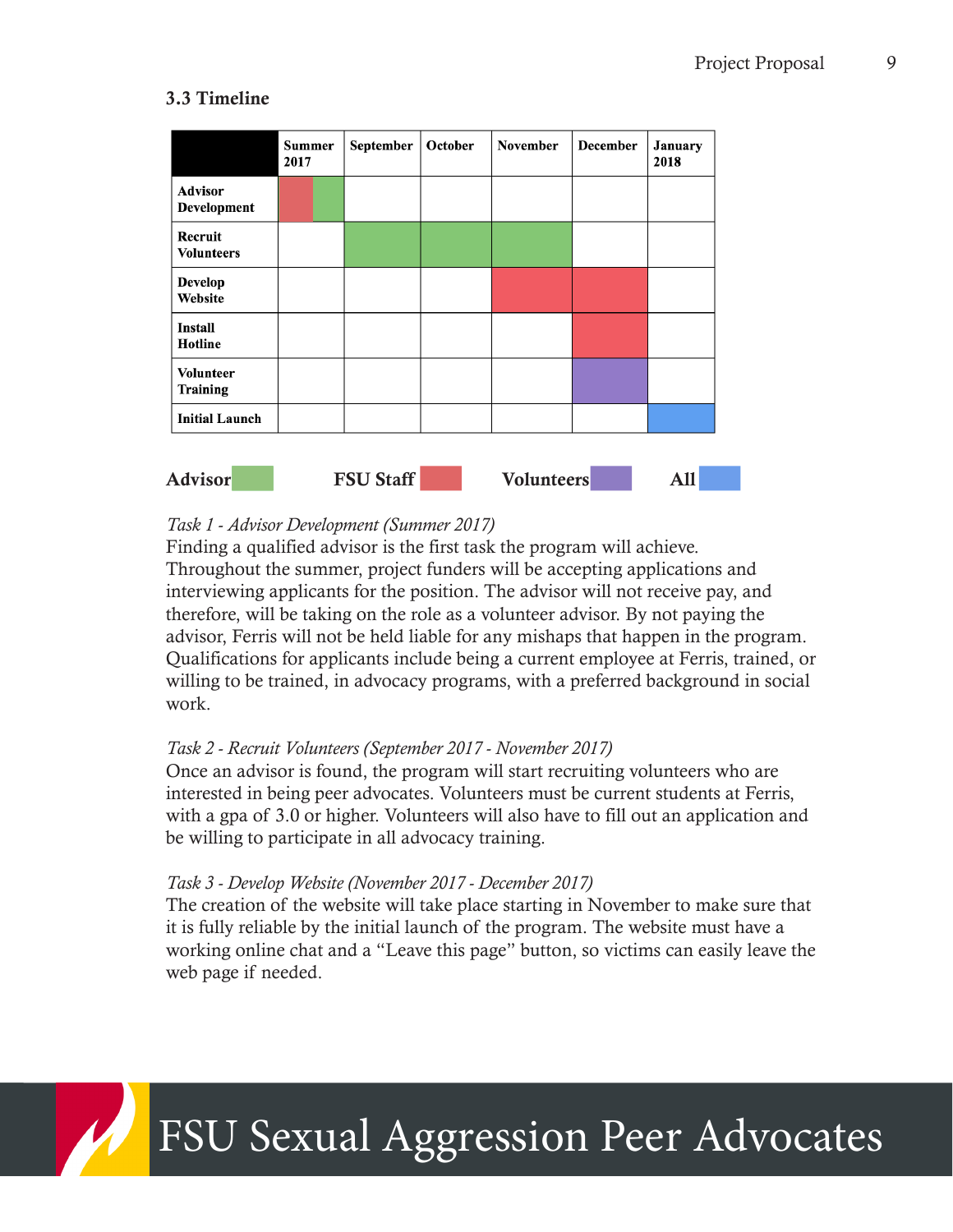#### *Task 4 - Install Hotline (December 2017)*

The hotline will be installed within the last month before the initial launch to ensure that it works properly and to make sure that no one uses the hotline before volunteers are trained to answer calls.

#### *Task 5 - Volunteer Training ( December 2017)*

Volunteers will spend 52 hours over two different weekends in December completing their advocacy training. They will also complete the final 8 hours in the spring semester. Weekend dates will be voted on by the group of volunteers in early November, in order to respect busy exam and holiday schedules.

#### *Task 6 - Initial Launch (January 2018)*

The initial launch will be the last task to be completed. The launch will start on January 5th, three days before the first day of the spring semester. Starting on January 5th will allow advocates to be available the weekend students move back to school.

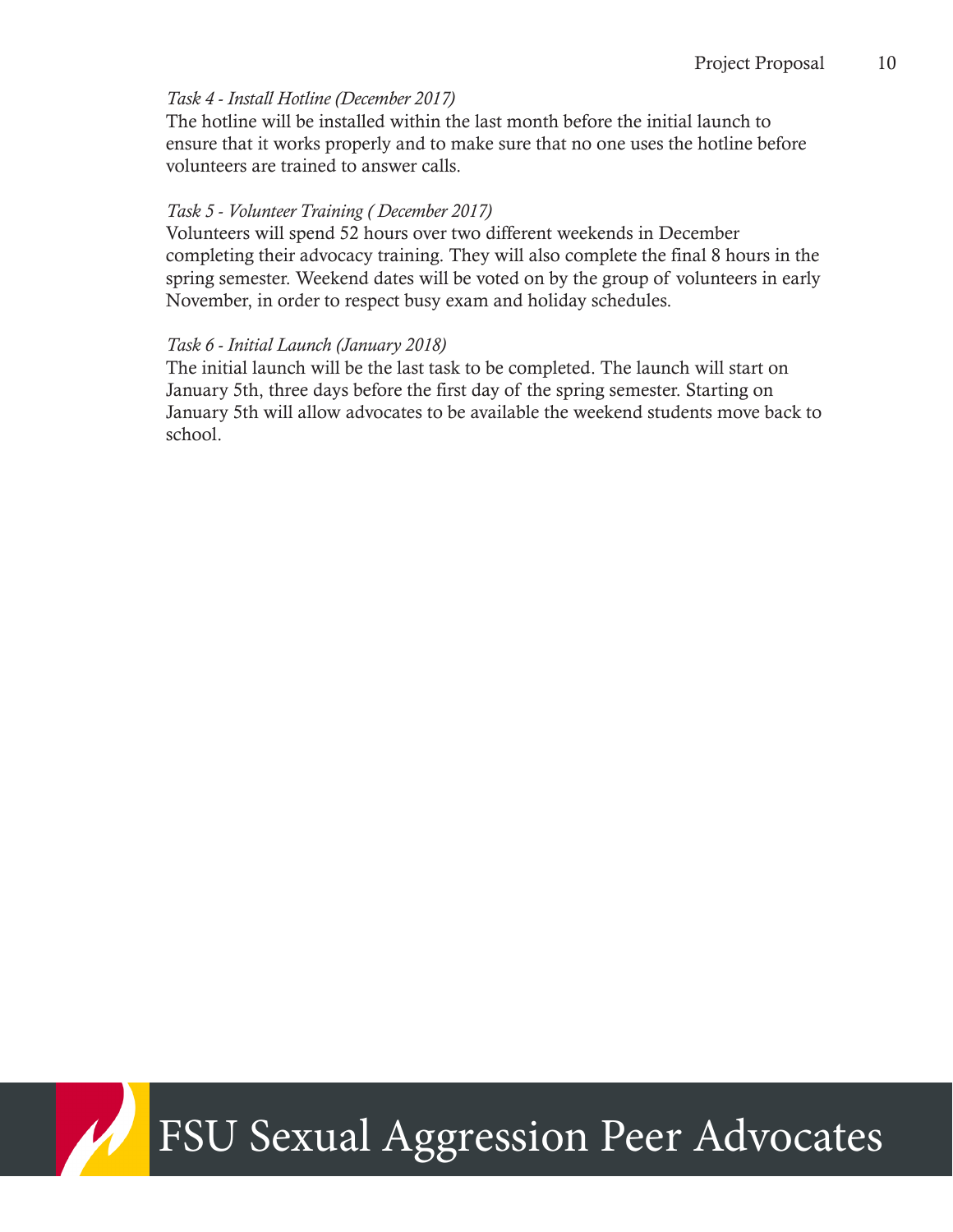### 4.0 Risk Management

#### 4.1 Risk Management Plan

#### *Risk 1- Not Obtaining Volunteers*

The first risk that this program faces is the potential to not obtain a sufficient amount of volunteers. Without the ability to obtain or maintain the amount of volunteers necessary for the program, the volunteers may be strained and unable to carry out their responsibilities correctly. If the program has limited advocates and resources, victims may not feel like the program is trustworthy or reliable.

#### *Risk 2- Confidentiality*

A second risk that we run is the breaching of confidentiality. Despite training, it's possible that an advocate can break this confidentiality agreement by sharing a victim's name or the name of someone accused. This is one of the worst risks this program could run because it also makes or breaks the trust victims have of the program.

#### *Risk 3- Lack of Funding*

Maintaining funding is another risk that this program runs because, without funding, the program cannot continue and, without sufficient funding, the program will not be able to advertise or host events. Advertisements and events will help to promote use of the program.

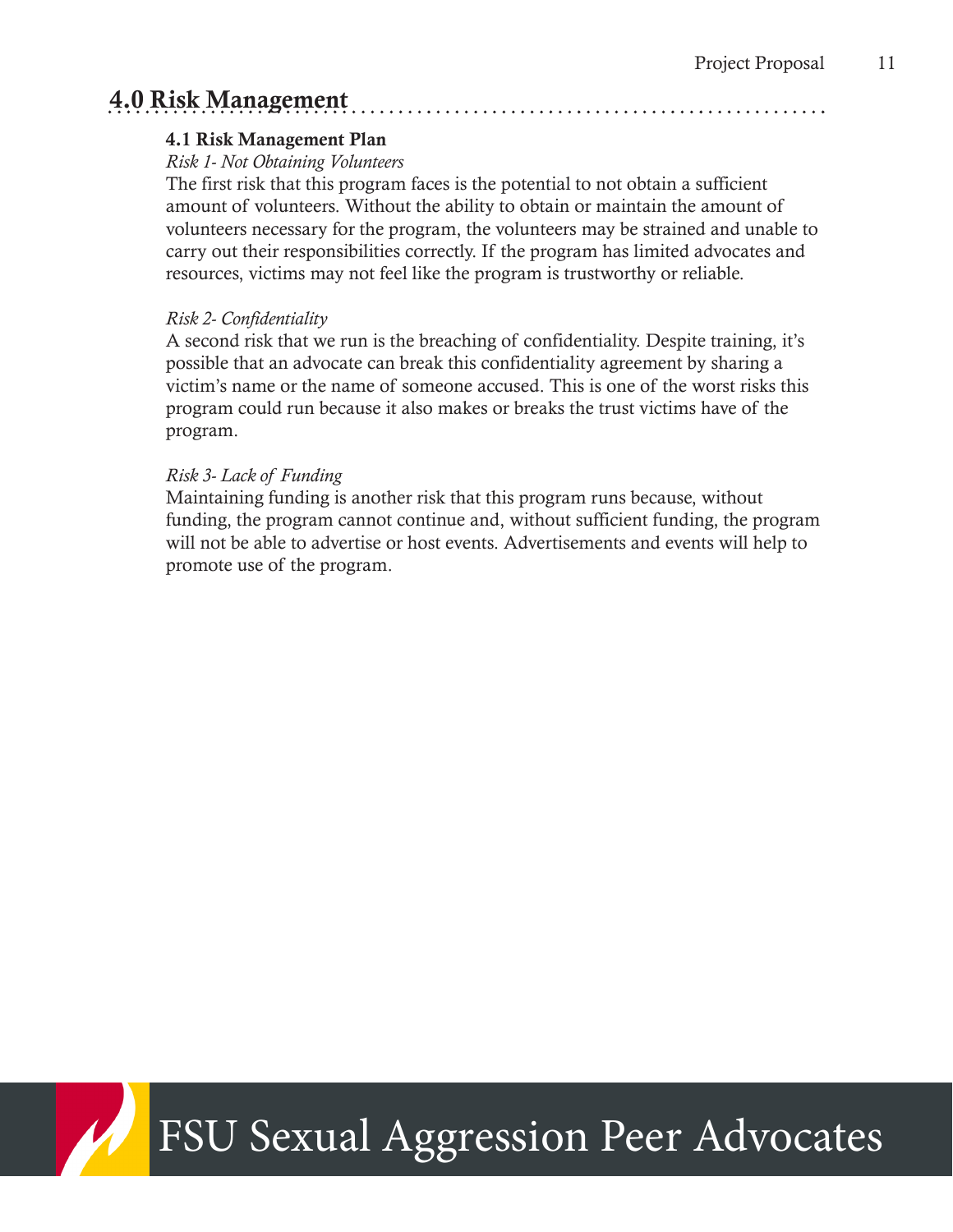### 5.0 Costs

| 5.1 Budget<br>Monthly                |        |
|--------------------------------------|--------|
| <b>Technology Costs</b>              | \$330  |
| Advisor                              | \$0    |
| Advocates                            | \$0    |
| Website                              | \$25   |
| Annually<br><b>Advocate Training</b> | \$3000 |

#### 5.2 Budget Narrative

*Monthly Technology Costs* 

These items will be purchased through the FSU Purchasing Department. Two phones, two tablets, and two internet hotspots cost \$330/month according to CMU's SAPA director, Brooke Oliver-Hempenstall.

#### *Advisor*

An advisor is to be requested from FSU's Social Work program. This will be an unpaid position to ensure that Ferris will not be liable for any accidental mistakes.

#### *Volunteer Advocates*

Volunteers are to be requested from FSU's Social Work program, as well as other students at Ferris. These will be unpaid positions.

#### *Training*

Costs projected from the cost of training for advocates at CMU.

#### *Website*

Wix.com was chosen as the platform to build the advocacy program's website. Their VIP subscription is the highest priced plan offered, however it offer the greatest dependability with the highest level of professional support. This plan is ad free and would provide our program with everything it needs in a website.

Further consultation with FSU IT Services should be sought on this matter.

#### 5.3 Additional Financial Statements

Additional funding may be needed in the future for any advertising, technology updates and promotional events. This can be requested at the appropriate future date.